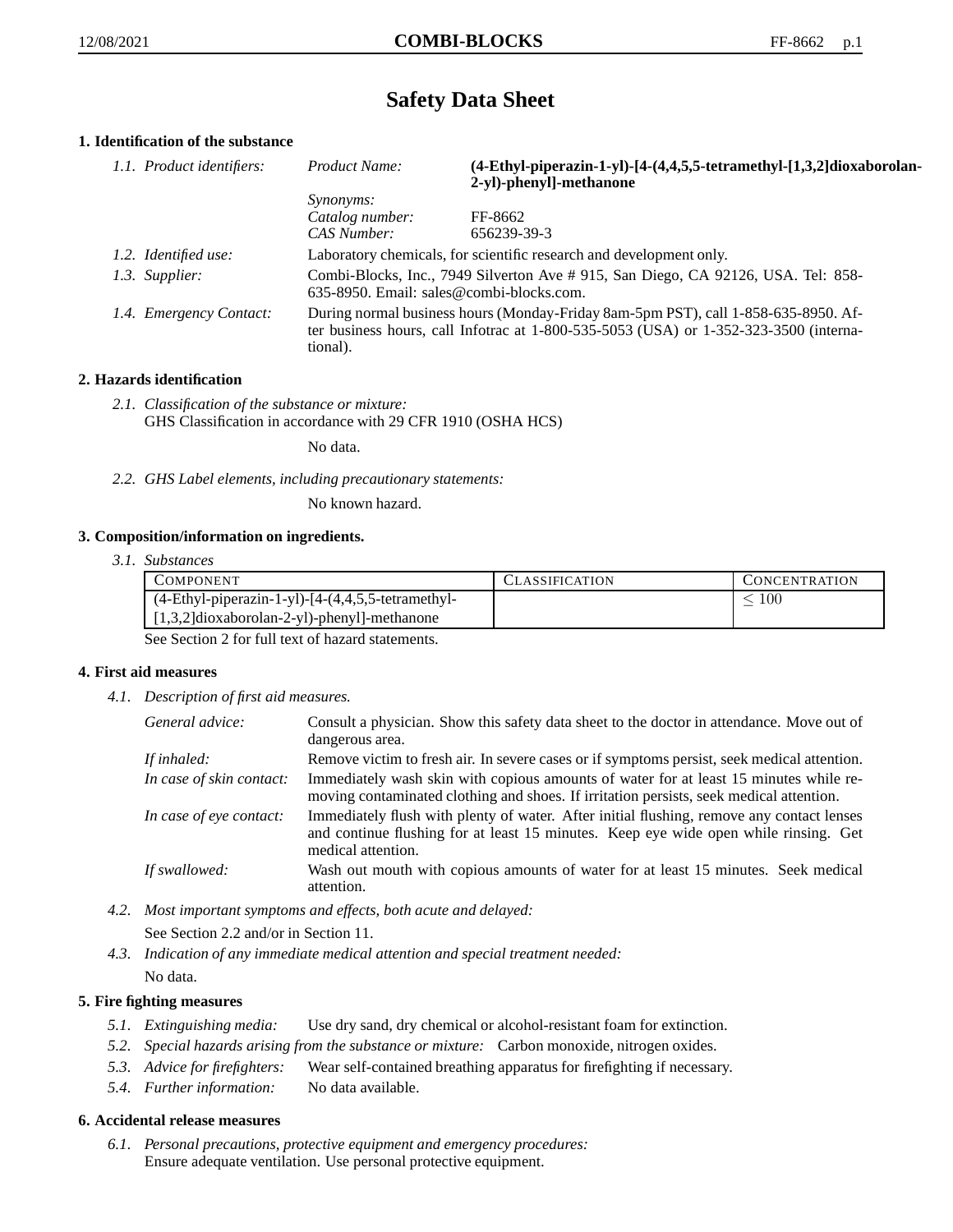- *6.2. Environmental precautions:* Should not be released into the environment. See Section 12 for additional ecological information. *6.3. Methods and materials for containment and cleaning up:*
	- Sweep up or vacuum up spillage and collect in suitable container for disposal.
- *6.4. Reference to other sections:* Refer to protective measures listed in Sections 8 and 13.

# **7. Handling and storage**

- *7.1. Precautions for safe handling:* Avoid contact with skin and eyes. Avoid inhalation of vapour or mist. Keep away from sources of ignition - No smoking. Take measures to prevent the build up of electrostatic charge. For precautions see section 2.2.
- *7.2. Conditions for safe storage, including any incompatibilities:* Keep container tightly closed in a dry and well-ventilated place. Containers which are opened must be carefully resealed and kept upright to prevent leakage.
- *7.3. Specific end use(s):* Laboratory chemicals, for scientific research and development only.

## **8. Exposure Controls / Personal protection**

- *8.1. Control parameters:*
- *Components with workplace control parameters:* Contains no substances with occupational exposure limit values. *8.2. Exposure controls:*

*Appropriate engineering controls:* Ensure that eyewash stations and safety showers are close to the workstation location. Ensure adequate ventilation, especially in confined areas.

*Personal protective equipment:*

| Eye/face protection:    | Wear appropriate protective eyeglasses or chemical safety goggles as described by OSHA's<br>eye and face protection regulations in 29 CFR 1910.133 or European Standard EN166.                                                                                                                                         |
|-------------------------|------------------------------------------------------------------------------------------------------------------------------------------------------------------------------------------------------------------------------------------------------------------------------------------------------------------------|
| Skin protection:        | Handle with gloves. Gloves must be inspected prior to use. Use proper glove removal<br>technique (without touching glove's outer surface) to avoid skin contact with this product.<br>Dispose of contaminated gloves after use in accordance with applicable laws and good<br>laboratory practices. Wash and dry hands |
| <b>Body Protection:</b> | Complete suit protecting against chemicals, Flame retardant antistatic protective clothing.,<br>The type of protective equipment must be selected according to the concentration and<br>amount of the dangerous substance at the specific workplace.                                                                   |
| Respiratory protection: |                                                                                                                                                                                                                                                                                                                        |

Control of environmental exposure: Prevent further leakage or spillage if safe to do so. Do not let product enter drains.

### **9. Physical and chemical properties**

*9.1. Information on basic physical and chemical properties*

| (a)      | Appearance:                                   | Solid    |
|----------|-----------------------------------------------|----------|
| (b)      | Odour:                                        | No data  |
| (c)      | Odour Threshold:                              | No data  |
| (d)      | pH:                                           | No data  |
| (e)      | Melting point/freezing point:                 | No date. |
| (f)      | Initial boiling point and boiling range:      | No data  |
| (g)      | Flash point:                                  | No data  |
| (h)      | Evaporatoin rate:                             | No data  |
| (i)      | Flammability (solid, gas):                    | No data  |
| (j)      | Upper/lower flammability or explosive limits: | No data  |
| $\rm(k)$ | Vapour pressure:                              | No data  |
| (1)      | Vapour density:                               | No data  |
| (m)      | Relative density:                             | No data  |
| (n)      | Water solubility:                             | No data  |
| $\circ$  | Partition coefficient: n-octanol/water:       | No data  |
| (p)      | Auto-ignition:                                | No data  |
| (q)      | Decomposition temperature:                    | No data  |
| (r)      | Viscosity:                                    | No data  |
| (s)      | Explosive properties:                         | No data  |
| (t)      | Oxidizing properties:                         | No data  |